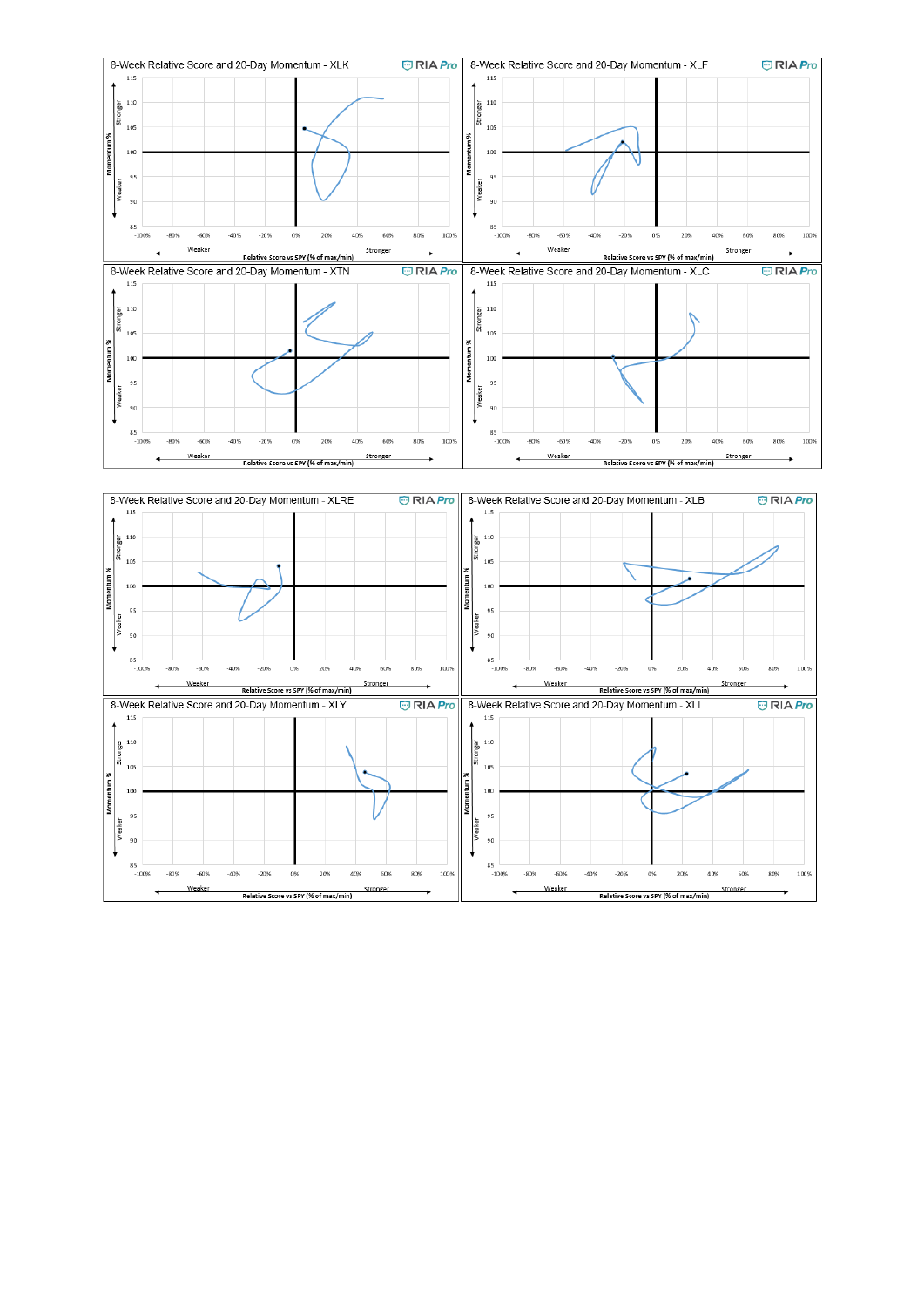The score is a percentage of the maximum/minimum score, as well as on a normalized basis [\(sigma](https://www.investopedia.com/terms/s/standarddeviation.asp)) for the last 200 trading days. Assets with scores over or under +/-60% and sigmas over or under +/-2 are likely to either consolidate or change trend. When both the score and sigma are above or below those key levels simultaneously, the signal is stronger.

The first set of four graphs below are relative value-based, meaning the technical analysis score and sigma is based on the ratio of the asset to its benchmark. The second set of graphs is computed solely on the price of the asset. Lastly, we present "Sector spaghetti graphs" which compare momentum and our score over time to provide further current and historical indications of strength or weakness. The square at the end of each squiggle is the current reading. The top right corner is the most bullish, while the bottom left corner the most bearish.

The technical value scorecard report is just one of many tools that we use to assess our holdings and decide on potential trades. Just because this report may send a strong buy or sell signal, we may not take any action if it is not affirmed in the other research and models we use.

The ETFs used in the model are as follows:

- Staples XLP
- Utilities XLU
- Health Care XLV
- Real Estate XLRE
- Materials XLB
- Industrials XLI
- Communications XLC
- Banking XLF
- Transportation XTN
- Energy XLE
- Discretionary XLY
- S&P 500 SPY
- Value IVE
- Growth IVW
- Small Cap SLY